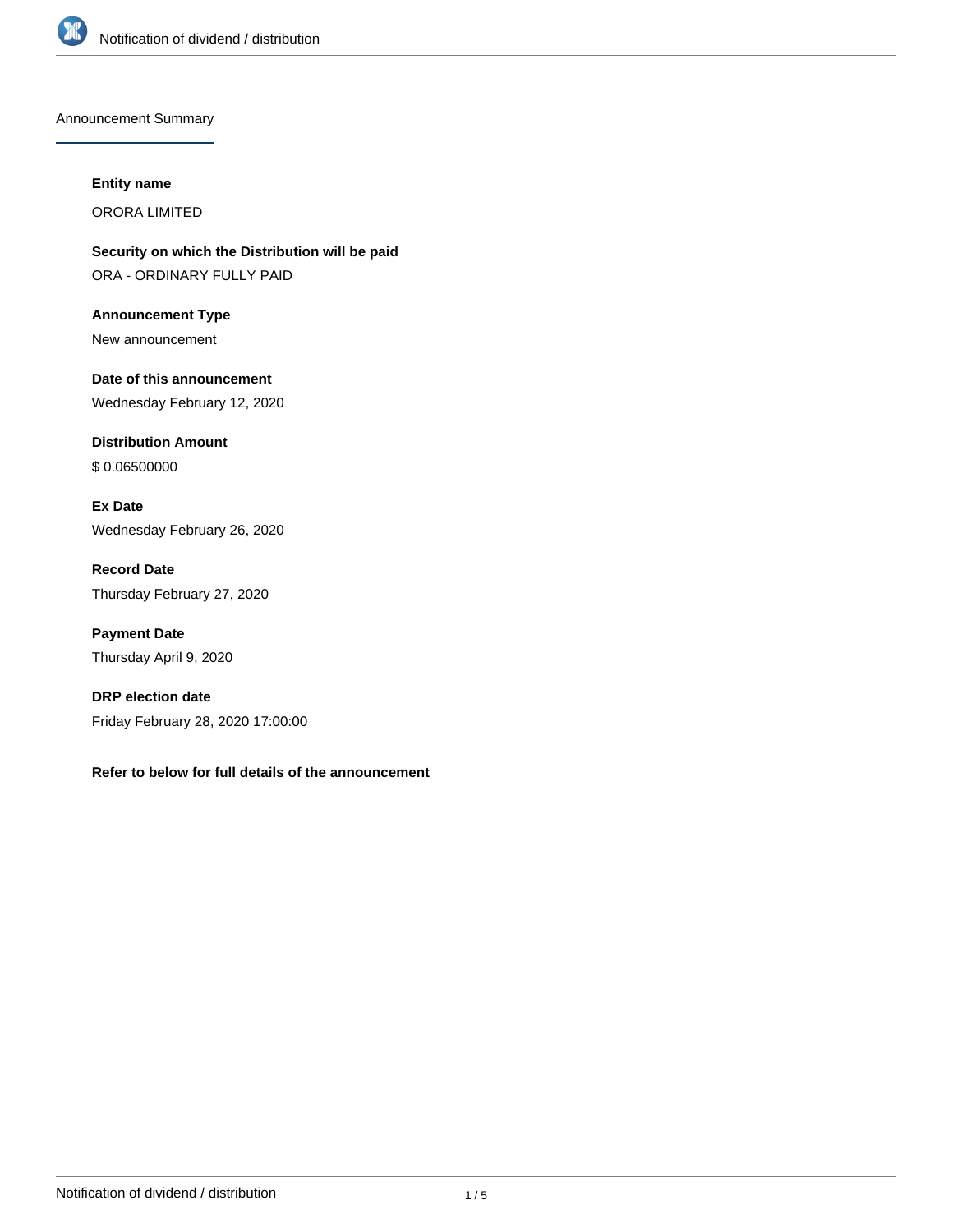

Announcement Details

Part 1 - Entity and announcement details

#### **1.1 Name of +Entity**

ORORA LIMITED

**1.2 Registered Number Type ACN** 

**Registration Number**

004275165

**1.3 ASX issuer code** ORA

**1.4 The announcement is** New announcement

# **1.5 Date of this announcement**

Wednesday February 12, 2020

**1.6 ASX +Security Code ORA** 

**ASX +Security Description** ORDINARY FULLY PAID

Part 2A - All dividends/distributions basic details

**2A.1 Type of dividend/distribution ⊘** Ordinary

**2A.2 The Dividend/distribution:** relates to a period of six months

**2A.3 The dividend/distribution relates to the financial reporting or payment period ending ended/ending (date)**

Tuesday December 31, 2019

**2A.4 +Record Date** Thursday February 27, 2020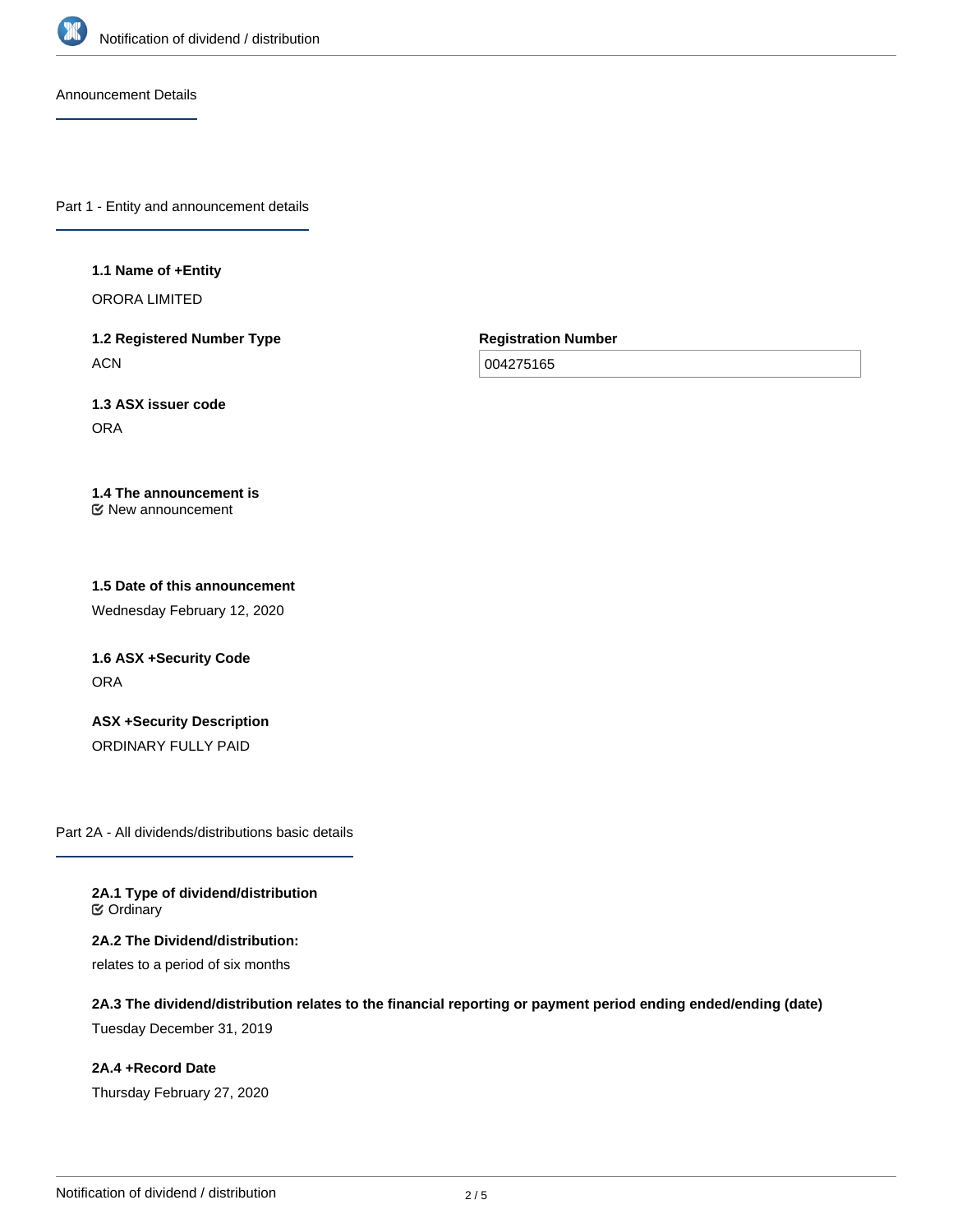

## **2A.5 Ex Date**

Wednesday February 26, 2020

#### **2A.6 Payment Date**

Thursday April 9, 2020

**2A.7 Are any of the below approvals required for the dividend/distribution before business day 0 of the timetable?**

- **•** Security holder approval
- **Court approval**
- **Lodgement of court order with +ASIC**
- **ACCC approval**
- **FIRB approval**
- **Another approval/condition external to the entity required before business day 0 of the timetable for the dividend/distribution.**

No

**2A.8 Currency in which the dividend/distribution is made ("primary currency")**

AUD - Australian Dollar

| 2A.9 Total dividend/distribution payment amount per |
|-----------------------------------------------------|
| +security (in primary currency) for all             |
| dividends/distributions notified in this form       |

\$ 0.06500000

**2A.10 Does the entity have arrangements relating to the currency in which the dividend/distribution is paid to securityholders that it wishes to disclose to the market?** No

**2A.11 Does the entity have a securities plan for dividends/distributions on this +security?** We have a Dividend/Distribution Reinvestment Plan (DRP)

**2A.11a If the +entity has a DRP, is the DRP applicable to this dividend/distribution?** Yes

**2A.11a(i) DRP Status in respect of this dividend/distribution**

Full DRP

**2A.12 Does the +entity have tax component information apart from franking?** No

Part 3A - Ordinary dividend/distribution

**3A.1 Is the ordinary dividend/distribution estimated at this time?** No

**3A.1a Ordinary dividend/distribution estimated amount per +security**

\$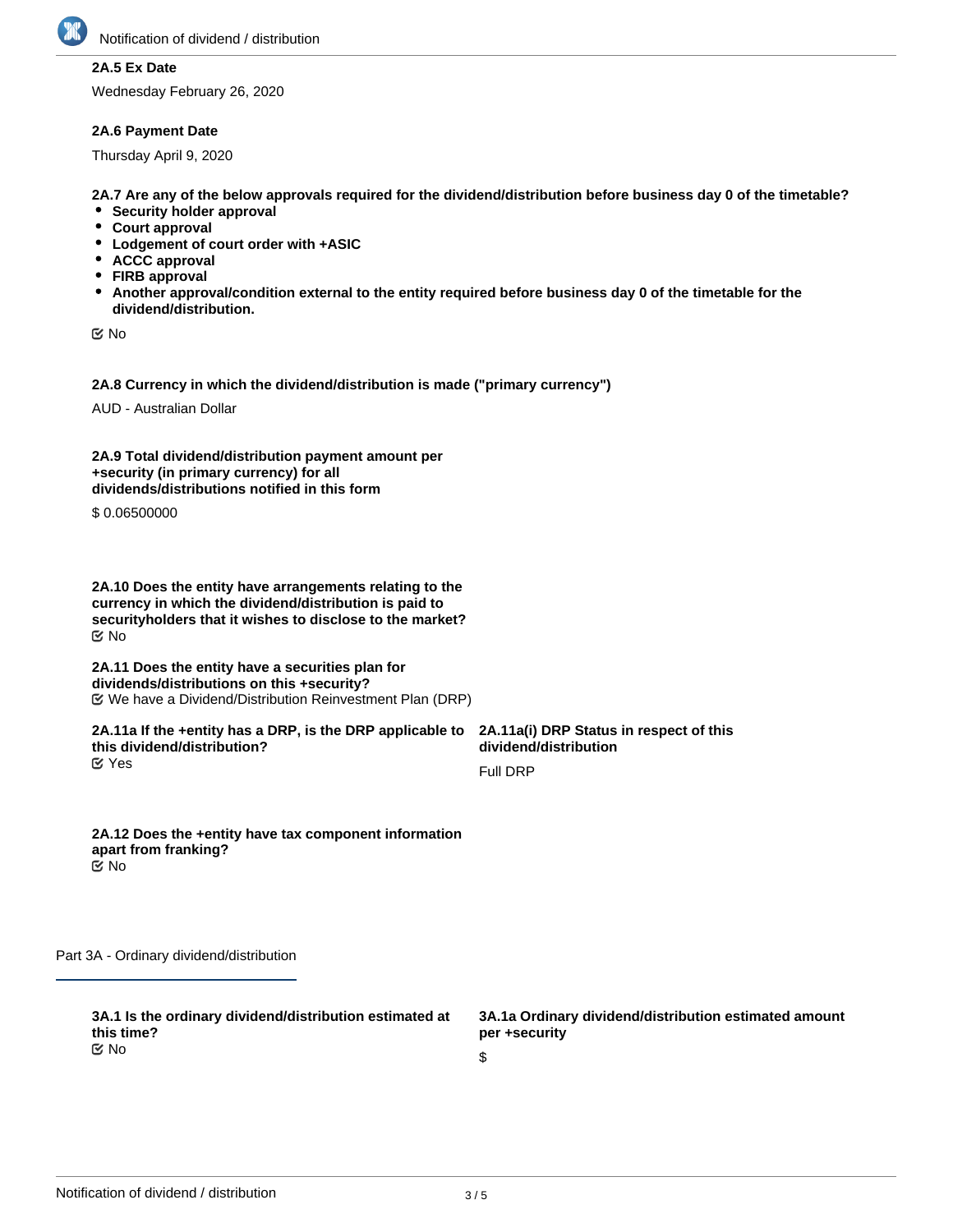

| 3A.1b Ordinary Dividend/distribution amount per<br>security                                                   |                                                                    |
|---------------------------------------------------------------------------------------------------------------|--------------------------------------------------------------------|
| \$0.06500000                                                                                                  |                                                                    |
| 3A.2 Is the ordinary dividend/distribution franked?<br>$\mathfrak{C}$ Yes                                     | 3A.2a Is the ordinary dividend/distribution fully franked?<br>় No |
| 3A.3 Percentage of ordinary dividend/distribution that is<br>franked                                          | 3A.3a Applicable corporate tax rate for franking credit<br>$(\%)$  |
| 30,0000 %                                                                                                     | 30,0000 %                                                          |
| 3A.4 Ordinary dividend/distribution franked amount per<br>+security                                           | 3A.5 Percentage amount of dividend which is unfranked              |
| \$0.01950000                                                                                                  | 70.0000 %                                                          |
| 3A.6 Ordinary dividend/distribution unfranked amount<br>per +security excluding conduit foreign income amount |                                                                    |
| \$0.00000000                                                                                                  |                                                                    |
| 3A.7 Ordinary dividend/distribution conduit foreign<br>income amount per security                             |                                                                    |
| \$0.04550000                                                                                                  |                                                                    |
|                                                                                                               |                                                                    |
|                                                                                                               |                                                                    |

Part 4A - +Dividend reinvestment plan (DRP)

**4A.1 What is the default option if +security holders do not indicate whether they want to participate in the DRP?** Do not participate in DRP (i.e. cash payment)

| 4A.2 Last date and time for lodgement of election | 4A.3 DRP discount rate |
|---------------------------------------------------|------------------------|
| notices to share registry under DRP               | $0.0000\%$             |
|                                                   |                        |

Friday February 28, 2020 17:00:00

#### **4A.4 Period of calculation of reinvestment price**

**Start Date**

\$

Tuesday March 10, 2020

**4A.5 DRP price calculation methodology**

The DRP Price is calculated using the arithmetic average to four decimal places of the daily volume weighted average price of all Orora Ltd ordinary shares traded on the ASX during the 10 day DRP Pricing Period.

**End Date**

Monday March 23, 2020

**4A.6 DRP Price (including any discount):**

**4A.7 DRP +securities +issue date** Thursday April 9, 2020

**4A.8 Will DRP +securities be a new issue?** No

**4A.9 Is there a minimum dollar amount or number of +securities required for DRP participation?** No

**4A.10 Is there a maximum dollar amount or number of +securities required for DRP participation?** No